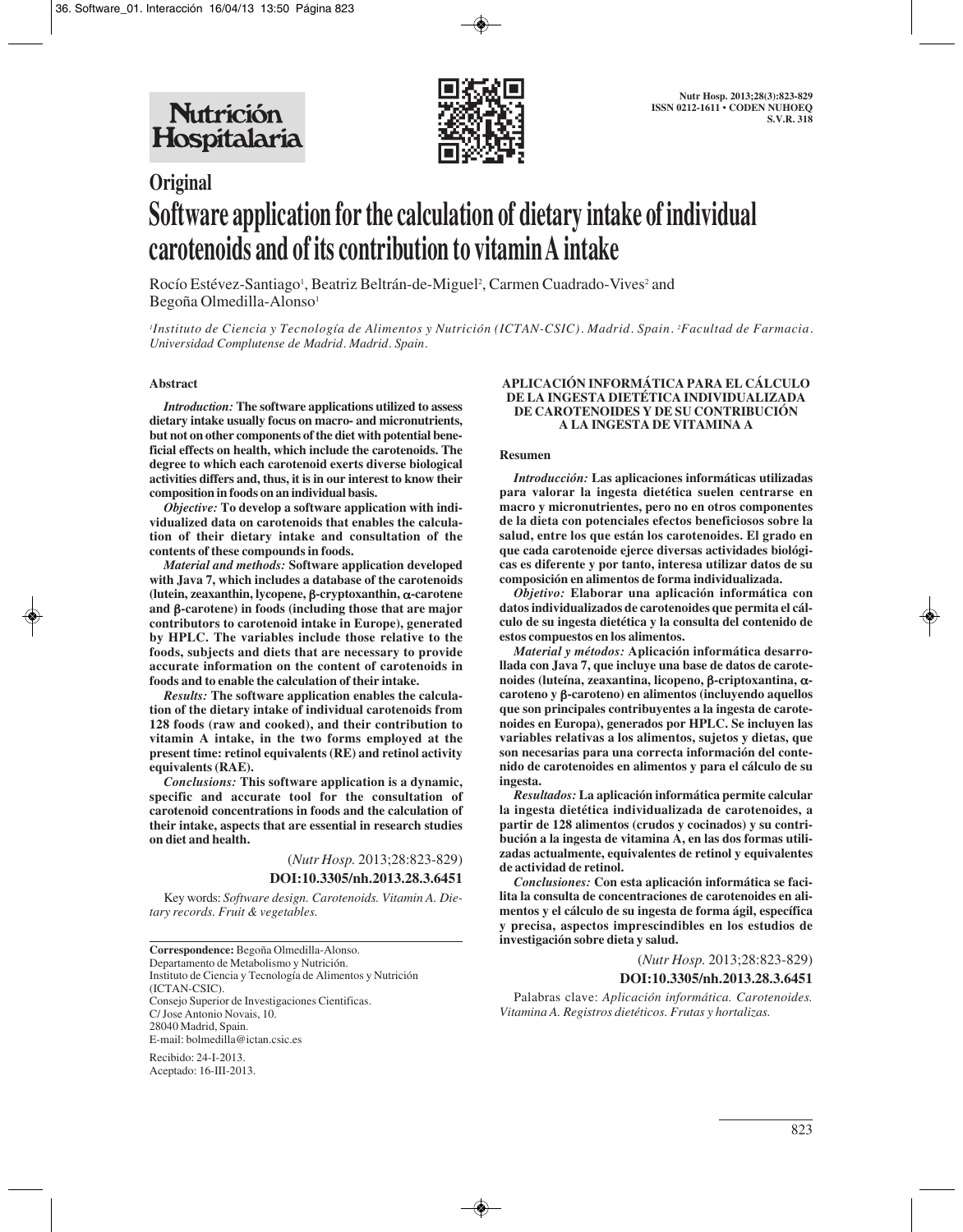#### **Abreviaturas**

EP: Edible Portion. RE: Retinol equivalents. RAE: Retinol activity equivalents. HPLC: High performance liquid chromatography.

# **Introduction**

The assessment of dietary intake is carried out by means of dietary data collection, using food intake records, for the purpose of obtaining manageable and interpretable data on the intake of macronutrients, micronutrients and other compounds that are potentially beneficial to health (e.g. carotenoids, polyphenols, etc.). This intake assessment is one of the mainstays, together with the recording of biochemical and anthropometric parameters, for the evaluation of the nutritional status, which is essential for the implementation and follow-up of health strategies on the individual basis or in public health.

The transformation of foods into nutrients is performed using food composition tables, classically completed by hand and, at the present time, employing spreadsheets developed by research teams for their own use or by means of software applications, some of which are commercially available.<sup>1-3</sup> These tables generally contain macronutrient and micronutrient composition data, but do not specify the carotenoids, despite the relevance of these substances in studies that have related diet to health for years, both for their provitamin A activity and for other biological activities such as antioxidant activity, potentiation of immune function, and their relationship to different diseases (lutein and improved visual function;4-6 lycopene and cardiovascular health).7-9 On the other hand, knowledge of the concentration of each carotenoid in foods is highly interesting since de degree to which they exert their biological activities differs from one carotenoid to another, $10,11$  and the manner in which they express their contribution to vitamin A intake can also be calculated in different ways. Thus, and on the basis of previous reports by our group concerning the carotenoid content of,12-14 and on carotenoid intake in the Spanish and European population,15 our aim was to develop a software application with individualized data on carotenoids that makes it possible to consult the content of these compounds in foods, as well as to calculate their dietary intake, in order to enable the performance of more reliable and accurate studies on diet and health.

# **Material and methods**

The software application was developed with Java 7 (v. 7) using a database of carotenoid content in foods previously published by our group,<sup>16</sup> which provides the levels of the carotenoids usually assessed in the context of diet and health: lutein, zeaxanthin, lycopene, β-cryptoxanthin, α-carotene and β-carotene. In addition to these carotenoids, the software application makes it possible to include data on the following: γcarotene, α-cryptoxanthin, phytoene, phytofluene, violaxanthin, neoxanthin, neurosporene, capsanthin, capsorubin, antheraxanthin, lactucaxanthin, canthaxanthin, astaxanthin and echinenone. The foods included, nearly exclusively from the plant kingdom, are the major contributors to the intake of carotenoids in Europe.<sup>15,17,18</sup>

In the software application, we introduced different types of variables relative to the foods, the subjects and their diets, all of which are necessary to provide accurate information on the content of carotenoids in foods and for the calculation of their intake (fig. 1). The description of the foods includes the common name, scientific name, color (reddish-orange, green, yellowish-white), whether it is of plant or animal origin, the food group to which it belongs according to the food composition tables of Moreiras et al.,<sup>19</sup> the edible portion (EP), the literature reference, the concentration of each carotenoid and the contribution of carotenoids in foods to vitamin A intake.

The article presenting the database included in the software application does not provide information on the EP of the foods and, thus, this datum has been taken from original articles published by our group,12-14 and the foods for which data have been compiled were assigned the EP indicated in the food composition tables of Moreiras et al.<sup>19</sup> The EP of the cooked foods is 100 because the nonedible portion is discarded prior to cooking.

The contribution of each food to vitamin A intake is expressed in the two forms currently used: retinol equivalents (RE) and retinol activity equivalents  $(RAE)$ .<sup>19,20</sup>

RE (μg/day) = retinol + ( $\beta$ -carotene/6) + ( $\alpha$  $c$ arotene/12) + ( $\beta$ -cryptoxanthin/12).

RAE (μg/day) = retinol + (β-carotene/12) + ( $\alpha$  $c$ arotene/24) + ( $\beta$ -cryptoxanthin/24).

Concerning the subjects and their diets, the variables considered for the software application are those of interest for the evaluation of nutritional status. With respect to the subjects, we consider the sex, age, body weight, height and body mass index. With regard to the diets, we take into account the day the record is made (the date and whether it is a holiday or a working day), the type of meal (breakfast, midmorning snack, midday meal, midafternoon snack, dinner and others), the food and the amount consumed (weight in grams), which can be established on the basis of the weights of the Spanish portions indicated in the literature.<sup>19</sup>

The reports generated by the application provide information on the intake of individual and total carotenoids, as well as the intake of those grouped as follows: the carotenes (β-carotene, α-carotene, γ-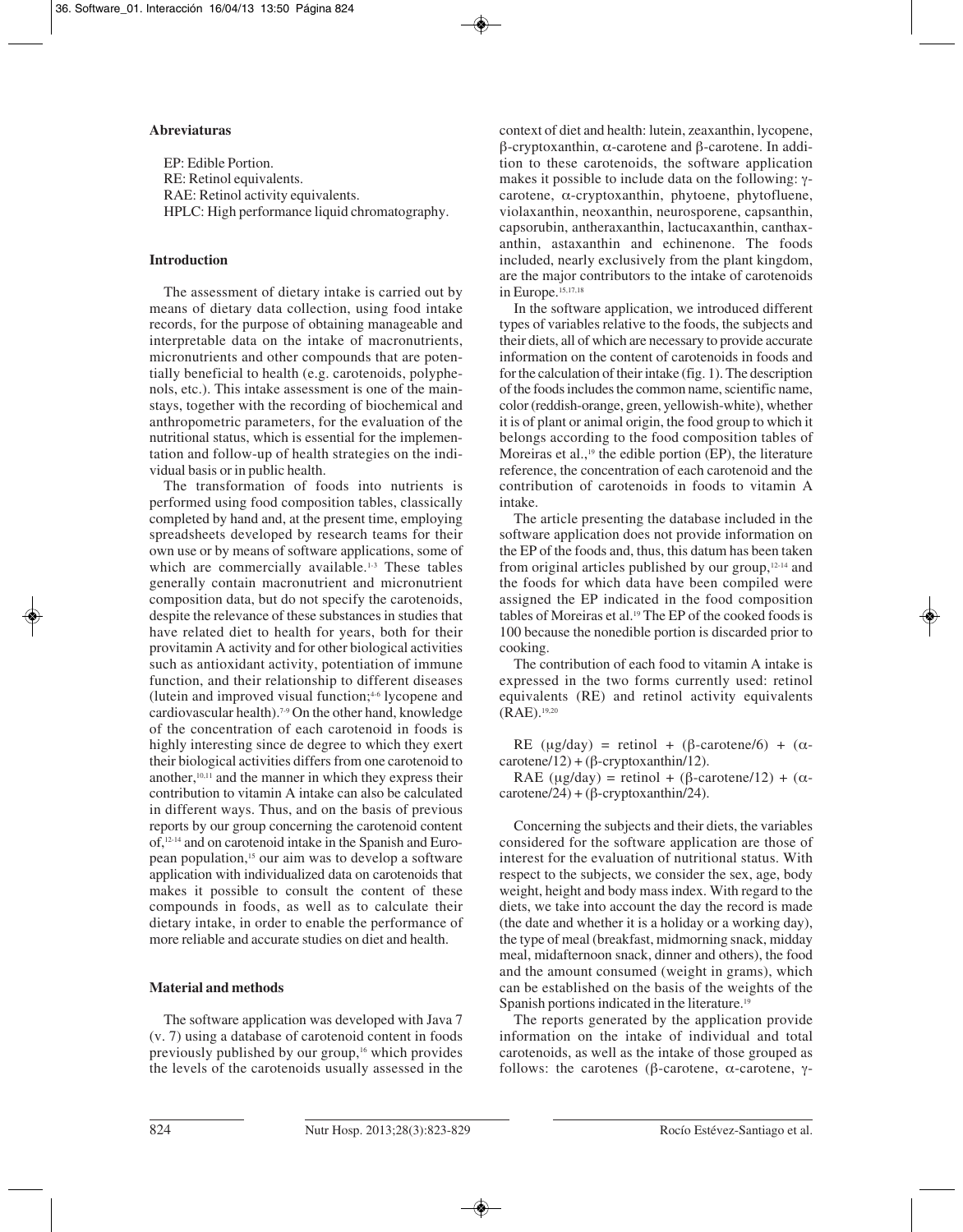

carotene, lycopene, phytoene, phytofluene and neurosporene), the xanthophylls (lutein, zeaxanthin, βcryptoxanthin, α-cryptoxanthin, neoxanthin, violaxanthin, capsanthin, capsorubin, antheraxanthin, lactucaxanthin, canthaxanthin, astaxanthin and echinenone), the provitamin A carotenoids (β-carotene, α-carotene, γ-carotene, α-cryptoxanthin, β-cryptoxanthin and echinenone) and the non-provitamin A carotenoids (lutein, zeaxanthin, lycopene, phytoene, phytofluene, violaxanthin, neoxanthin, neurosporene, capsanthin, capsorubin, antheraxanthin, lactucaxanthin, canthaxanthin and astaxanthin).

# **Results**

The application offers three screens with information relative to the foods, the subjects and the diets. In the food screen, we can consult the carotenoid content in the foods and incorporate data on new foods. In the other two screens, with data on the subjects and their diets, we can calculate the dietary carotenoid intake and its contribution to vitamin A intake, and issue reports with the results.

At the present time, the food screen (fig. 2) contains data on the concentrations of six carotenoids (lutein, zeaxanthin, β-cryptoxanthin, lycopene, α-carotene and β-carotene) and the vitamin A content, expressed in RE and RAE, of 128 foods that can be edited. This means that the database can be enlarged over time by adding both new foods and updated data on carotenoid concentrations.

The dietary carotenoid intake is calculated using the subject and diet screens (fig. 3). In the subject screen, the user enters the data relative to age, sex, body weight and height. The application permits the simultaneous enrollment of a subject in different studies, utilizing the

*Fig. 1.—Software application diagram.*

corresponding study code which, together with the code automatically assigned upon introduction of the subject's data (ID), enables his or her identification.

The diet records include the date of each record, indicating whether it is a holiday or a working day. For each day recorded, the foods are introduced taking into account the type of meal (presented as a dropdown menu) in which they have been consumed, defined as breakfast, midmorning snack, midday meal, midafternoon snack, dinner and others. In another dropdown menu, corresponding to foods, the user marks the food consumed and enters the amount in grams. When the food is ingested raw, the purchase weight is introduced and the application, using the EP, transforms it into the net amount consumed. In addition to the EP for raw items, the list of foods provides data on certain cooked foods and, for them, the weight indicated by the user should represent the amount consumed, as the EP is 100. The software application does not permit the entry of the same type of food twice on the same date and meal. Thus, if a food is present in more than one dish in a given meal, the total sum in grams has to be introduced.

The reports with the data on the diets of the subjects (identified by means of the study code and ID) are generated in Excel in the "report" file once a study is selected from the dropdown menu of the main screen. This generates three reports on carotenoid intake: foods consumed according to their color; the food groups; and the dates of consumption (fig. 4).

The report of carotenoid intake according to "colors" has a tab for each of the colors under which the foods consumed on the recorded days are grouped. Each tab opens to the user data on the mean intake of individual and total carotenoids provided by each group of foods, identified by their color, and of these carotenoids divided into the groups of carotenes, xanthophylls, non-provitamin A carotenoids and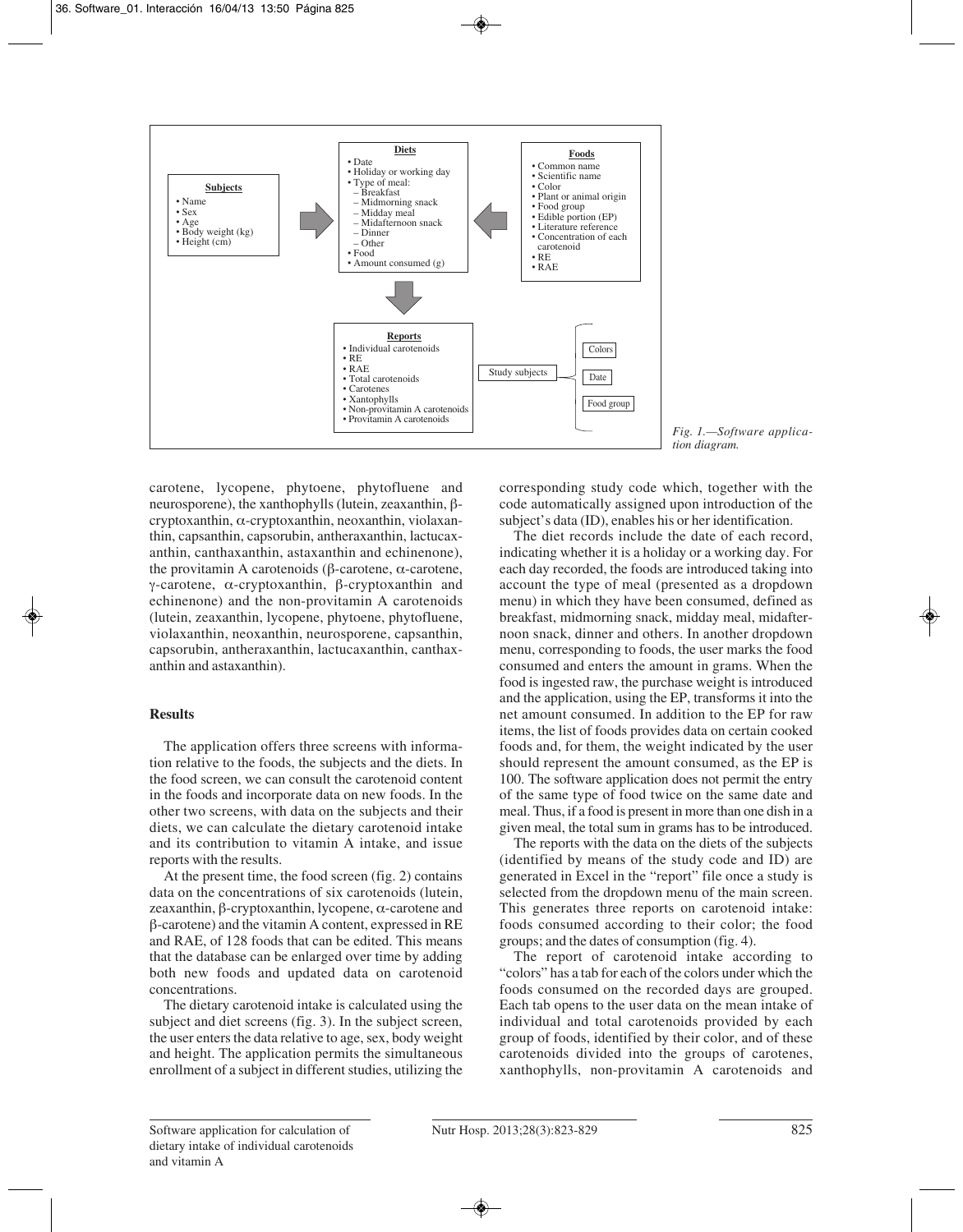| Nombre                                                       | Nombre G Color                     | Origen  | <b>Tipo</b>  | Pc  | Luteina        | Zeaxantina                | Nombre:                |                      |  |
|--------------------------------------------------------------|------------------------------------|---------|--------------|-----|----------------|---------------------------|------------------------|----------------------|--|
| Aceite de oliva virgen "hojiblanca"                          | Olea europaea Blanco-amar Vegetal  |         | Aceites y or | 100 | 599            | $\blacktriangle$          | Cientifico:            |                      |  |
| Aceite de oliva virgen "picual"                              | Olea europaea Blanco-amar Vegetal  |         | Aceites y or | 100 | 934            |                           |                        |                      |  |
| Aceitunas con hueso verdes (en conse Olea europaea Verde     |                                    | Vegetal | Aperitivos   | 80  |                |                           | Referencia:            | Beltran y col., 2012 |  |
| Acelgas, tallos y hojas (cocidas)                            | Beta vulgaris Verde                | Vegetal | Verduras y   | 88  | 1.960          | $\Omega$                  |                        |                      |  |
| Acelgas, tallos y hojas (crudas)                             | Beta vulgaris Verde                | Vegetal | Verduras v   | 88  | 1.503          | 히                         | Langual:               |                      |  |
| Aguacate (crudo)                                             | Persea amer Verde                  | Vegetal | Frutas       | 72  | 314            | 히                         | Color:                 |                      |  |
| Albaricoque (crudo)                                          | Prunus arme Blanco-amar Vegetal    |         | Frutas       | 93  | $\Omega$       | $\overline{0}$            |                        |                      |  |
| Albaricoque desecado "oreiones"                              | Prunus arme Blanco-amar Vegetal    |         | Frutas       | 100 |                |                           | Origen:                | Vegetal              |  |
| Alcachofa (cocida)                                           | Cynara scol Verde                  | Vegetal | Verduras y   | 47  | 275            | $\overline{\mathfrak{o}}$ | Tipo:                  | Cereales y derivados |  |
| Alcachofa (crudo)                                            | Cynara scol Verde                  | Vegetal | Verduras y   | 47  | 163            | 히                         |                        |                      |  |
| Alcaparras (en conserva)                                     | Capparis spi Verde                 | Vegetal | Salsas, cond | 100 |                |                           | Pc:                    | Neoxantina:          |  |
| Apio blanco (crudo)                                          | Apium grave Blanco-amar Vegetal    |         | Verduras y   | 88  | 163            | $\Omega$                  |                        |                      |  |
| Apio verde (cocido)                                          | Apium grave Verde                  | Vegetal | Verduras y   | 85  | 1.335          | $\Omega$                  | Luteina:               | Violaxantina:        |  |
| Apio verde (crudo)                                           | Apium grave Verde                  | Vegetal | Verduras y   | 85  | 860            | $\Omega$                  | <b>Zeaxantina:</b>     | Capxantina:          |  |
| Arandano (crudo)                                             | Vaccinum m Rojo-anaran Vegetal     |         | Frutas       | 100 |                |                           |                        |                      |  |
| Batata (cocida)                                              | Ipomoea ba Rojo-anaran Vegetal     |         | Verduras y   | 79  |                |                           | Lutzeax:               | Capsorrubina:        |  |
| Bayas de Gogi (desecadas)                                    | Lycium barb Rojo-anaran Vegetal    |         | Frutas       | 100 | 311            | 3.260                     |                        |                      |  |
| Bereniena (cruda)                                            | Solanum mel Blanco-amar Vegetal    |         | Verduras v   | 85  |                |                           | Licopeno:              | Cantaxantina:        |  |
| Berros (crudos)                                              | Nasturtium  Verde                  | Vegetal | Verduras v   | 62  |                |                           | g-caroteno             | Astaxantina:         |  |
| Brecol (cocido)                                              | Brassica oler Verde                | Vegetal | Verduras v   | 97  | 1.043          | $\circ$                   |                        |                      |  |
| Brecol (crudo)                                               | Brassica oler Verde                | Vegetal | Verduras y   | 97  | 1.108          | $\Omega$                  | B-caroteno             | Equinenona:          |  |
| Calabacin (cocido)                                           | Cucurbita p Blanco-amar Vegetal    |         | Verduras v   | 79  | 169            | $\Omega$                  | v-caroteno             | Anteraxantina:       |  |
| Calabacin (crudo)                                            | Cucurbita p Blanco-amar Vegetal    |         | Verduras v   | 79  | 108            | $\Omega$                  |                        |                      |  |
| Calabaza (cocida)                                            | Cucurbita m Rojo-anaran Vegetal    |         | Verduras y   | 67  |                |                           | <b>B-criptoxantina</b> | Neurosporeno:        |  |
| Calabaza alargada (cruda)                                    | Cucurbita m Rojo-anaran Vegetal    |         | Verduras y   | 67  | 728            | $\Omega$                  |                        |                      |  |
| Calabaza redondeada (cruda)                                  | Cucurbita m Rojo-anaran Vegetal    |         | Verduras y   | 67  | 623            | $\Omega$                  | a-criptoxantina        | Lactucaxantina:      |  |
| Canonigos (crudos)                                           | Valerianella I Verde               | Vegetal | Verduras v   | 100 | 4.357          | $\Omega$                  | Fitoeno:               | ER:                  |  |
| Cagui (crudo)                                                | Diospyros Kaki Rojo-anaran Vegetal |         | Frutas       | 87  |                |                           |                        |                      |  |
| Cardo (crudo)                                                | Cynara card Blanco-amar Vegetal    |         | Verduras y   | 80  |                |                           | Fitoflueno:            | EAR:                 |  |
| Cebolla (cocida)                                             | Allium cepa L. Blanco-amar Vegetal |         | Verduras y   | 89  | $\mathsf{s}$   | $\Omega$                  |                        |                      |  |
| Cebolla (cruda)                                              | Allium cepa L. Blanco-amar Vegetal |         | Verduras y   | 89  | $\overline{2}$ | $\Omega$                  |                        | <b>Nuevo</b>         |  |
| Cebolleta (cruda)                                            | Allium fistolo Blanco-amar Vegetal |         | Verduras y   | 85  |                |                           |                        |                      |  |
| Cerezas (crudas)                                             | Prunus avium Rojo-anaran Vegetal   |         | Frutas       | 85  | 44             |                           |                        | Guardan              |  |
| Champiñon (crudo o cocido)                                   | Agaricus bis Blanco-amar Vegetal   |         | Verduras y   | 80  |                |                           |                        |                      |  |
| Ciruela amarilla (cruda)                                     | Prunus dom Blanco-amar Negetal     |         | Frutas       | 92  | 83             | $\Omega$                  |                        |                      |  |
| Col rizada (cocida)                                          | Brassica ole Verde                 | Vegetal | verduras v   | 80  |                |                           |                        | Ouitar               |  |
| Coles "hoia oscura, tipo berza" (cocidas) Brassica ole Verde |                                    | Vegetal | Verduras v   | 75  |                |                           | Cargar                 | Deshacer             |  |

*Fig. 2.—Food screen.*



provitamin A carotenoids, as well as their contribution to vitamin A intake expressed in RE and RAE. This structure is also employed in the report corresponding to the food groups.

The date report presents two types of tabs: a first set designated by the word "day" and a number that corresponds to the chronological order according to the date of the record. A "day" tab is generated for every day recorded. Each tab opens to the intake, for each type of meal, of individual and total carotenoids, and of these carotenoids divided into the groups of carotenes, xanthophylls, non-provitamin A carotenoids and provitamin A carotenoids, as well as their contribution



to vitamin A intake expressed in RE and RAE, on that record date. The last tab will always be that labeled "Mean of Dates", and shows the mean intake of each volunteer corresponding to the above mentioned variables, based on the data obtained from all the days entered.

# **Discussion**

The software applications employed to assess dietary intake usually focus on the macro- and micronutrients (vitamins and minerals), but not on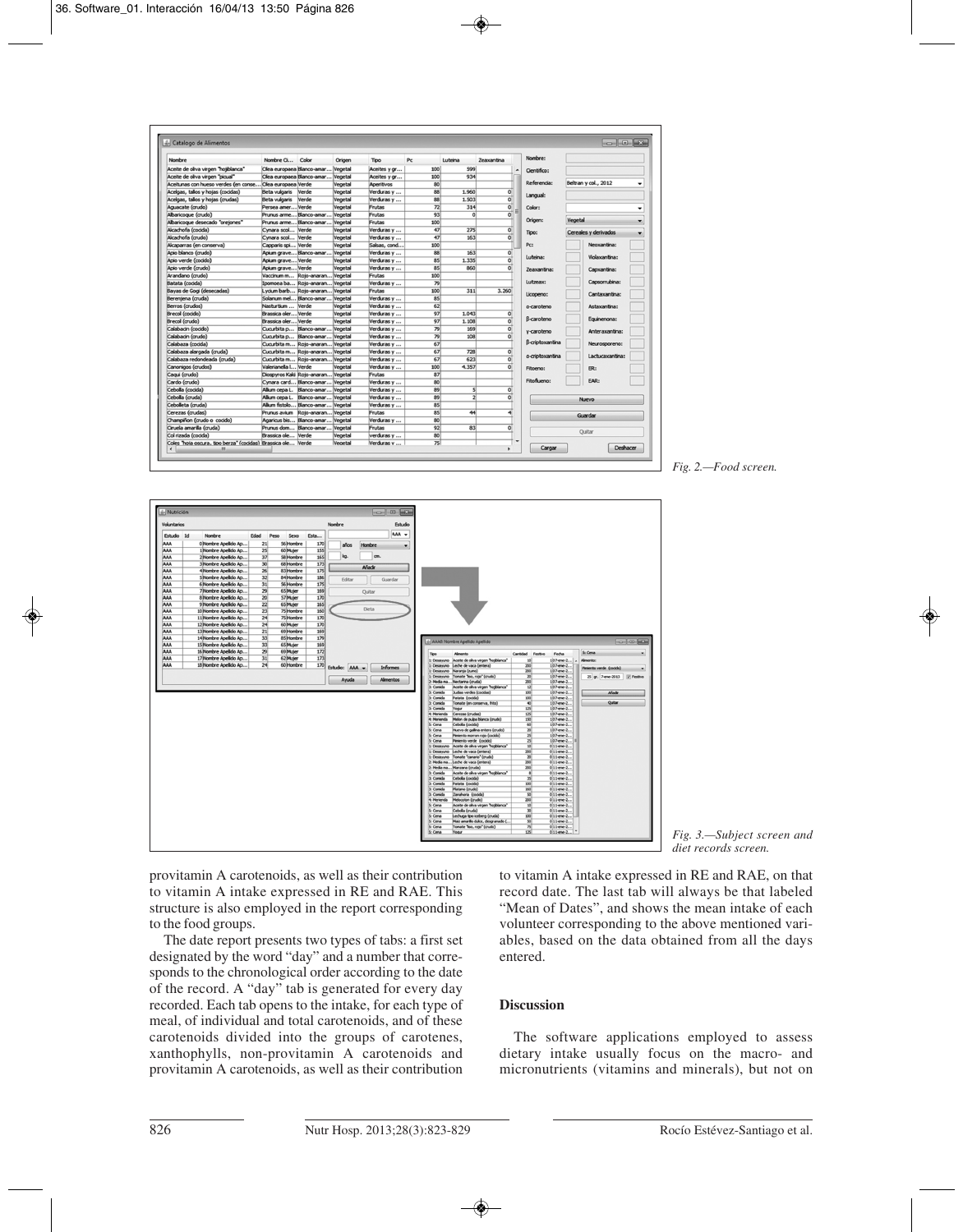| $\mathbf{1}$<br>$\overline{2}$<br>3 |            | в | C                                                            | D                                     | E      | F                        | G                                                                                            | H    |                   | J      | K                                      | ι    |   |
|-------------------------------------|------------|---|--------------------------------------------------------------|---------------------------------------|--------|--------------------------|----------------------------------------------------------------------------------------------|------|-------------------|--------|----------------------------------------|------|---|
|                                     |            |   | Estudio Id Nombre                                            | Dias Registrados Luteina              |        |                          | Zeaxantina Luteina+Zeaxantina Licopeno a-Caroteno b-Caroteno g-Caroteno b-Criptoxantina a-Ci |      |                   |        |                                        |      |   |
|                                     | <b>AES</b> |   | 0 Nombre Apellido Apellido                                   | 3                                     | 73.88  | 0.00                     | 0.00                                                                                         | 0.00 | 0.00              | 61.18  | 0.00                                   | 0.00 |   |
|                                     | <b>AES</b> |   | 1 Nombre Apellido Apellido                                   | 4                                     | 91.35  | 0.00                     | 0.00                                                                                         | 0.00 | 0.00              | 73.90  | 0.00                                   | 0.00 |   |
| $\overline{4}$                      | <b>AES</b> |   | 2 Nombre Apellido Apellido                                   | 3                                     | 57.90  | 0.00                     | 0.00                                                                                         | 0.00 | 0.00              | 21.17  | 0.00                                   | 0.00 |   |
| 5                                   | <b>AES</b> |   | 3 Nombre Apellido Apellido                                   | $\overline{\mathbf{3}}$               | 145.76 | 0.00                     | 0.00                                                                                         | 0.00 | 0.00              | 80.62  | 0.00                                   | 0.00 |   |
| 6                                   | <b>AES</b> |   | 4 Nombre Apellido Apellido                                   | 3                                     | 27.95  | 0.00                     | 0.00                                                                                         | 0.00 | 0.00              | 44.39  | 0.00                                   | 0.00 |   |
| 7                                   | <b>AES</b> |   | 5 Nombre Apellido Apellido                                   | 3                                     | 91.85  | 0.00                     | 0.00                                                                                         | 0.00 | 0.00              | 33.58  | 0.00                                   | 0.00 |   |
| 8                                   | <b>AES</b> |   | 6 Nombre Apellido Apellido                                   | 3                                     | 79.87  | 0.00                     | 0.00                                                                                         | 0.00 | 0.00              | 29.20  | 0.00                                   | 0.00 | ш |
| $\overline{9}$                      | <b>AES</b> |   | 7 Nombre Apellido Apellido                                   | 3                                     | 49.92  | 0.00                     | 0.00                                                                                         | 0.00 | 0.00              | 18.25  | 0.00                                   | 0.00 |   |
| 10 AES                              |            |   | 8 Nombre Apellido Apellido                                   | 3                                     | 93.84  | 0.00                     | 0.00                                                                                         | 0.00 | 0.00              | 178.31 | 0.00                                   | 0.00 |   |
| 11 AES                              |            |   | 9 Nombre Apellido Apellido                                   | 3                                     | 91.85  | 0.00                     | 0.00                                                                                         | 0.00 | 0.00              | 33.58  | 0.00                                   | 0.00 |   |
| 12 AES                              |            |   | 10 Nombre Apellido Apellido                                  | 3                                     | 69.88  | 0.00                     | 0.00                                                                                         | 0.00 | 0.00              | 25.55  | 0.00                                   | 0.00 |   |
| 13 AES                              |            |   | 11 Nombre Apellido Apellido                                  | 3                                     | 91.85  | 0.00                     | 0.00                                                                                         | 0.00 | 0.00              | 40.41  | 0.00                                   | 0.00 |   |
| 14 AES                              |            |   | 12 Nombre Apellido Apellido                                  | 3                                     | 49.92  | 0.00                     | 0.00                                                                                         | 0.00 | 0.00              | 55.15  | 0.00                                   | 0.00 |   |
| 15 AES                              |            |   | 13 Nombre Apellido Apellido                                  | 3                                     | 39.93  | 0.00                     | 0.00                                                                                         | 0.00 | 0.00              | 14.60  | 0.00                                   | 0.00 |   |
| 16 AES                              |            |   | 14 Nombre Apellido Apellido                                  | 3                                     | 105.82 | 0.00                     | 0.00                                                                                         | 0.00 | 0.00              | 59.19  | 0.00                                   | 0.00 |   |
| 17 AES                              |            |   | 15 Nombre Apellido Apellido                                  | $\overline{\mathbf{3}}$               | 109.82 | 0.00                     | 0.00                                                                                         | 0.00 | 0.00              | 41.52  | 0.00                                   | 0.00 |   |
| 18 AES                              |            |   | 16 Nombre Apellido Apellido                                  | 3                                     | 95.84  | 0.00                     | 0.00                                                                                         | 0.00 | 0.00              | 35.04  | 0.00                                   | 0.00 |   |
| 19 AES                              |            |   | 17 Nombre Apellido Apellido                                  | $\overline{\mathbf{3}}$               | 119.80 | 0.00                     | 0.00                                                                                         | 0.00 | 0.00              | 43.80  | 0.00                                   | 0.00 |   |
| 20 AES                              |            |   | 18 Nombre Apellido Apellido                                  | $\overline{3}$                        | 115.81 | 0.00                     | 0.00                                                                                         | 0.00 | 0.00              | 42.34  | 0.00                                   | 0.00 |   |
| 21 AES                              |            |   | 19 Nombre Apellido Apellido                                  | 3                                     | 97.84  | 0.00                     | 0.00                                                                                         | 0.00 | 0.00              | 62.77  | 0.00                                   | 0.00 |   |
| 22 AES                              |            |   | 20 Nombre Apellido Apellido                                  | $\overline{\mathbf{3}}$               | 185.69 | 0.00                     | 0.00                                                                                         | 0.00 | 0.00              | 67.89  | 0.00                                   | 0.00 |   |
| 23 AES                              |            |   | 21 Nombre Apellido Apellido                                  | 3                                     | 59.90  | 0.00                     | 0.00                                                                                         | 0.00 | 0.00              | 21.90  | 0.00                                   | 0.00 |   |
| 24 AES                              |            |   | 22 Nombre Apellido Apellido                                  | 3                                     | 89.85  | 0.00                     | 0.00                                                                                         | 0.00 | 0.00              | 32.85  | 0.00                                   | 0.00 |   |
| <b>25 AES</b>                       |            |   | 23 Nombre Apellido Apellido                                  | $\overline{3}$                        | 211.65 | 0.00                     | 0.00                                                                                         | 0.00 | 0.00              | 77.38  | 0.00                                   | 0.00 |   |
| <b>26 AES</b>                       |            |   | 24 Nombre Apellido Apellido                                  | 3                                     | 85.86  | 0.00                     | 0.00                                                                                         | 0.00 | 0.00              | 51.89  | 0.00                                   | 0.00 |   |
| 27 AES                              |            |   | 25 Nombre Apellido Apellido                                  | 3                                     | 79.87  | 0.00                     | 0.00                                                                                         | 0.00 | 0.00              | 56.20  | 0.00                                   | 0.00 |   |
| 28 AES                              |            |   | 26 Nombre Apellido Apellido                                  | $\overline{\mathbf{3}}$               | 129.78 | 0.00                     | 0.00                                                                                         | 0.00 | 0.00              | 47.45  | 0.00                                   | 0.00 |   |
| 29                                  | AES        |   | 27 Nombre Apellido Apellido                                  | 3                                     | 89.85  | 0.00                     | 0.00                                                                                         | 0.00 | 0.00              | 32.85  | 0.00                                   | 0.00 |   |
| 30                                  | AES        |   | 28 Nombre Apellido Apellido                                  | $\overline{\mathbf{3}}$               | 89.85  | 0.00                     | 0.00                                                                                         | 0.00 | 0.00              | 32.85  | 0.00                                   | 0.00 |   |
| 31                                  | AEC        |   | 20 Nambro Apollida Apollida                                  | ,                                     | 105.92 | 0.00                     | 0.00                                                                                         | 0.00 | 0.00              | 20.00  | 0.00                                   | 0.00 |   |
| 22<br>$\blacksquare$                | н          |   | 20 Mambre Anellida Anallida<br>Aceites y grasas / Aperitivos | $\overline{2}$<br>Bebidas sin alcohol | 0000   | 0.00<br>Frutas<br>Huevos | 0.00<br>Leche y derivados                                                                    | 0.00 | 0.00<br>Legumbres | 22.20  | 0.00<br>Salsas, condimentos y especias | 0.00 |   |

*Fig. 4.—Reports generated by the application: a) Food groups report; b) Date report; c) Colors report.*

other components of the diet with potential beneficial effects on health. These compounds are dealt with little or not at all in the food composition tables (e.g. Instituto de Nutrición de Centroamérica y Panamá (INCAP), 2012) (FAO; LATINFOODS, 2009)21,22 that are sources of data for these applications. Of the tables that include information on carotenoids, very few provide it on an individual basis.23,24 They generally show data only on the content in β-carotene<sup>25</sup>, on the three carotenoids with provitamin A activity expressed jointly<sup>19</sup> or on the vitamin A content expressed as RE<sup>19,22,26</sup> or as RAE.<sup>21,23</sup>

To our knowledge, there is only one software application for the calculation of dietary intake that provides data on carotenoids,<sup>2</sup> using data generated by our group,12 which we have also used for our application. Moreover, we have included additional data, some from our own analyses, while others were compiled on the basis of well-defined criteria.16 The foods included are consumed both in Spain17, 18 and in other European countries.15 The data on carotenoids included in the application were obtained by high performance liquid chromatography (HPLC), the majority in analyses performed by our group12-14 using an analytical procedure that is considered to be highly acceptable.<sup>24</sup> For nearly all the foods included in our application, data on lutein and zeaxanthin are provided separately, an approach that is still uncommon in the literature.

The carotenoids for which the software application offers the greatest body of data are those that are found in the largest amounts in human blood and, thus, have been widely studied in the context of diet and health: βcarotene, α-carotene and β-cryptoxanthin (all three with provitamin A activity) and lutein, zeaxanthin and lycopene (without provitamin A activity). However, in the diet, we usually consume more than 40 and, although they do not reach the blood in appreciable amounts, they may have relevant biological activity in other tissues, for example, in the intestines (e.g. neoxanthin, violaxanthin, γ-carotene, phytoene and phytofluene).27 Thus, these carotenoids have been included in the software application, together with others present in plants widely consumed by the Spanish population (e.g. capsanthin and capsorubin in peppers, lactucaxanthin in lettuce and cucurbitaxanthin in edible gourds), which could be of interest in the future in different branches of research such as health care or ecosystems.

The fact that this software application has a screen with food data constitutes an advantage with respect to other applications used in nutritional evaluation, as it makes it possible to continue to update the information. On the other hand, although there are food composition databases on the web that are updated periodically,<sup>23,25</sup> we have found no applications that incorporate them for the purpose of assessing nutritional status. The consultation of this screen can be useful in different settings such the clinical, agronomic and research sectors. In the clinical setting, it is of interest both for drafting dietary recommendations that make it possible to reach certain levels of vitamin A intake in the general population and for designing personalized diets. It is also a tool for calculating the contribution of each food to vitamin A intake based on the individual content of each carotenoid, either by means of the usual expressions currently in use (RE or RAE), or by any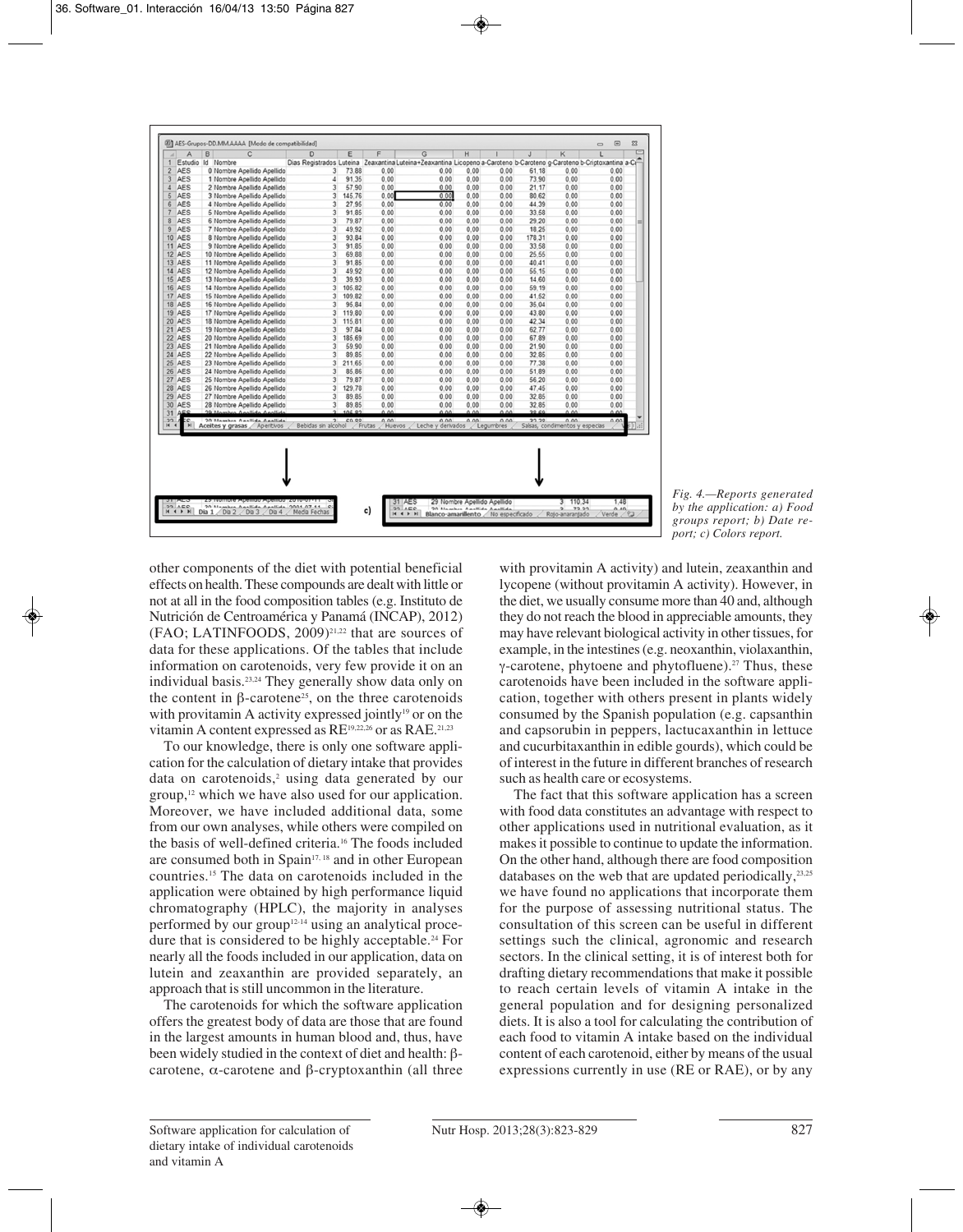future expression. Both in the clinical setting and in the research field, it is interesting for us to know specific facts on certain carotenoids that are associated with a reduction of the risk of different diseases, such as lutein and zeaxanthin relative to the risk of age-related macular degeneration<sup>4-6</sup> or lycopene relative to a lower risk of cardiovascular disease,7-9 which can be of interest for specific subjects or for the performance of intervention studies. Finally, in the agronomic setting, the identification of varieties with a higher content in carotenoids with provitamin A activity or in other carotenoids may be of interest to promote their cultivation or their utilization in the food and agricultural industry.28 For all these reasons, our aim is to make our software application on carotenoids available on the internet in the near future for the purpose of extending the scope of this work.

The majority of the foods included are vegetables and fruits since they are the major contributors to carotenoid intake. However, others, like dairy products, olive oil and eggs, have been included because, depending on the amounts consumed, they can influence total carotenoid intake. For each food, the common name and scientific name are provided to facilitate their identification, as is the color, since it is usually associated with a given carotenoid profile in the food and is the aspect referred to in dietary recommendations.<sup>29</sup>

For the proper assessment of the carotenoid status of the subjects, we introduced into the application those variables for which differences in their intake or serum concentration have been reported, such as sex and age,30,31 and others such as body weight and height for the purpose of the classification, and study, of the individuals according to their weight status (normal, overweight and obese), which also influences, in some cases, the serum levels of certain carotenoids, as is the case of lutein.32 With respect to the diet, since it can be recorded by means of different types of dietary surveys, such as 24-hour recalls, 3-day or 7-day diet diaries, etc., or even surveys repeated over time,<sup>19</sup> the software application is flexible in terms of the number of days reported. It also makes it possible to differentiate between holidays and working days, a datum to be taken into account in order to obtain a true representation of the overall diet of the subject, as meals usually differ depending on the routine of a given day.<sup>33,34</sup>

With respect to the amounts consumed, the software application allows them to be entered in grams, a circumstance that increases the flexibility for use with different dietary surveys, such as those that record the weights of the foods consumed. It also permits greater accuracy, as it does not consider portions of the same size for every type of sample population.

Finally, the fact that the application differentiates the type of meal (breakfast, midmorning snack, midday meal, midafternoon snack, dinner and others) in which a food has been consumed enables us to obtain an idea of the eating habits of the study population, an aspect that is highly useful for evaluations in the clinical or

public health setting because it allows us to issue recommendations in accordance with the established habits of a given individual or population.

The calculations of dietary intake are generated in different reports for a given study, according to the characteristics of the food (color or group) and the customary diet of the individual (dates), and all of them provide the data on individual and total carotenoid intake, as well as the intake of those having provitamin A activity, those without provitamin A activity, the carotenes and the xanthophylls. The data is presented in Excel format, which is compatible with most statistical software packages, for the subsequent analysis of the results. The assessment of dietary intake of carotenoids grouped as carotenes and as xanthophylls may be of interest since the chemical structure determines the physicochemical properties (e.g. polarity, solubility) of these compounds and, thus, their greater or lesser accessibility to different tissues and the degree to which they exert certain biological activities.<sup>35</sup>

This software application for our carotenoid database facilitates the consultation of the carotenoid concentrations in foods consumed by the Spanish population, as well as the management of data of each subject and the calculation of their intake of individual carotenoids in a dynamic, specific and accurate way. All of these aspects are essential in studies on diet and health, both relative to the provitamin A activity exhibited by some of them and with respect to other biological activities exerted to a greater or lesser degree by all the carotenoids, and that have potential beneficial effects on human health.

# **Acknowledgments**

The authors appreciate the funding received from Acción Estratégica en Salud of the Instituto de Salud Carlos III (Ministerio de Ciencia e Innovación Tecnológica, Spain) (grant no. PS09/00681). They also wish to thank Luis Canet Salazar for enabling the implementation of the software application on the basis of our work method, and Martha Messman for the preparation of the manuscript.

Rocío Estévez Santiago is a recipient of a JAE-Predoc grant from the Consejo Superior de Investigaciones Científicas (CSIC), awarded under the program of the Junta para la Ampliación de Estudios, cofinanced by the European Social Fund (ESF).

R. Estévez-Santiago and B. Olmedilla-Alonso are members of the IBERCAROT network, financed by the Ciencia y Tecnología para el Desarrollo (CYTED) program (grant no. P111RT0247).

# **References**

1. Gutiérrez-Bedmar M, Gómez-Aracena J, Mariscal A, García-Rodríguez A, Gómez-Gracia E, Carnero-Varo M, Fernández-Crehuet Navajas J. Nutrisol: un programa informático para la